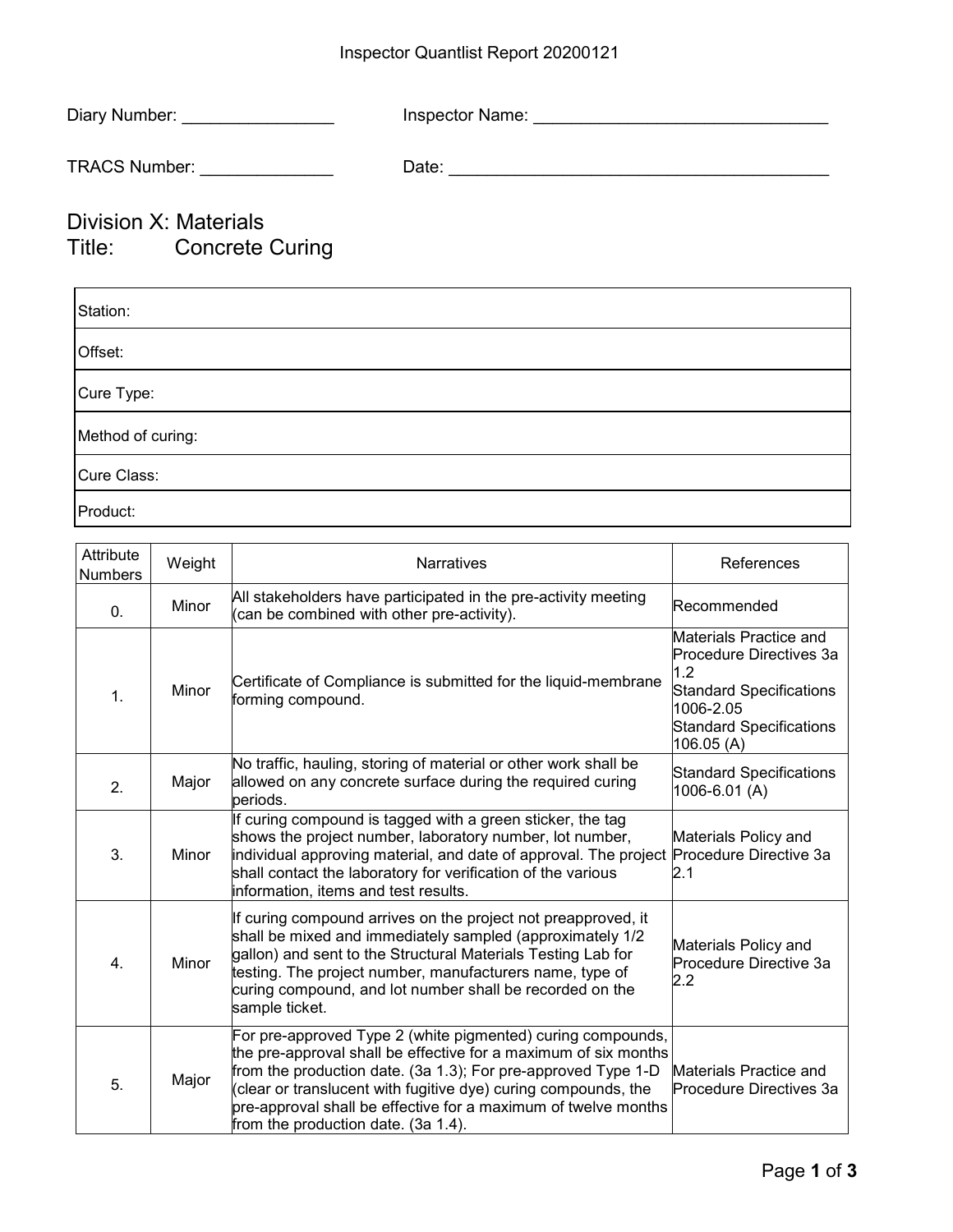| 6.  | Major | Liquid membrane forming compound shall conform to the<br>requirements of AASHTO M 148. Type 2 compound with either<br>a Class A or Class B vehicle shall be used for concrete<br>pavement, bridge decks, and approach slabs. Type 1-D<br>compound with either a Class A or Class B vehicle shall be<br>used for other concrete items.                                                                                         | <b>Standard Specifications</b><br>1006-2.05                                                |
|-----|-------|-------------------------------------------------------------------------------------------------------------------------------------------------------------------------------------------------------------------------------------------------------------------------------------------------------------------------------------------------------------------------------------------------------------------------------|--------------------------------------------------------------------------------------------|
| 7.  | Major | Liquid-membrane forming compound shall be applied at a rate<br>of minimum one gallon per 150 square feet for Curbs, Gutters,<br>Sidewalks and Driveways and at a rate of 100 square feet for<br>all other cast in place structures. The curing compound shall<br>form a continuous unbroken surface. If not, the area shall be<br>given a new application of compound at a rate sufficient to<br>assure uniform coverage.     | <b>Standard Specifications</b><br>908-3<br><b>Standard Specifications</b><br>1006-6.01 (C) |
| 8.  | Minor | Surfaces requiring a Class II finish shall not be cured by the<br>Liquid-Membrane Forming Compound Method until after the<br>finishing operations are completed.                                                                                                                                                                                                                                                              | <b>Standard Specifications</b><br>1006-6.01 (A)                                            |
| 9.  | Minor | Curing shall be continued for a period of at least seven days<br>after placing if either Type II Portland cement or Portland<br>pozzolan cement has been used, or for at least three days if<br>Type III Portland cement has been used.                                                                                                                                                                                       | <b>Standard Specifications</b><br>1006-6.01 (A)                                            |
| 10. | Minor | When using water curing method, if a curing medium (burlap,<br>rugs, carpets, or earth or sand blankets) is not used, all<br>surfaces not covered by waterproof forms shall be kept damp<br>by the application of the water with a nozzle that atomizes the<br>flow of the water to a fog mist (not a spray) until the concrete is<br>set.                                                                                    | <b>Standard Specifications</b><br>1006-6.01 (B)                                            |
| 11. | Minor | When using water curing method, if a curing medium (burlap,<br>rugs, carpets, or earth or sand blankets) is used to retain the<br>moisture during the curing period, the concrete shall be kept<br>continuously wet by sprinkling with water for the entire curing<br>period. Application of the curing medium shall not begin until<br>such time that placement can be made without marring the<br>surfaces of the concrete. | <b>Standard Specifications</b><br>1006-6.01 (B)                                            |
| 12. | Major | When using "forms in place method", the forms shall remain in<br>place for the entire curing period.                                                                                                                                                                                                                                                                                                                          | <b>Standard Specifications</b><br>1006-6.01 (D)                                            |
| 13. | Major | When using "form in place" method, all joints in the forms and<br>the joints between the end of forms and concrete shall be kept<br>moisture-tight during the curing period.                                                                                                                                                                                                                                                  | <b>Standard Specifications</b><br>1006-6.01(D)                                             |
| 14. | Major | The top surface of bridge decks, approach slabs, and anchor<br>slabs that will not be covered by special riding surface shall be<br>cured by the liquid-membrane forming compound method and<br>by the water curing method. The curing compound shall be<br>applied progressively immediately following the surface<br>finishing operation.                                                                                   | <b>Standard Specifications</b><br>1006-6.01 (E)                                            |
| 15. | Major | The top surface of bridge decks, approach slabs, and anchor<br>slabs that will be covered by special riding surface shall be<br>cured by the water curing method only immediately following<br>surface finishing operation.                                                                                                                                                                                                   | <b>Standard Specifications</b><br>1006-6.01 (E)                                            |
| 16. | Major | Shotcrete surfaces shall be kept continuously moist for at least<br>seven days, beginning immediately after finishing, by means of<br>either a water spray or fog system capable of being applied<br>continuously or by liquid membrane- forming compound or by<br>polyethylene sheeting conforming to the requirements specified<br>in ASTM C 171.                                                                           | <b>Standard Specifications</b><br>912-3.09                                                 |
| 17. | Major | Shotcrete Curing: If polyethylene sheeting is used, it shall be<br>white opaque and adjoining sheets shall overlap at least 12<br>inches and the laps secured to provide an airtight and<br>windproof joint.                                                                                                                                                                                                                  | <b>Standard Specifications</b><br>912-3.09                                                 |